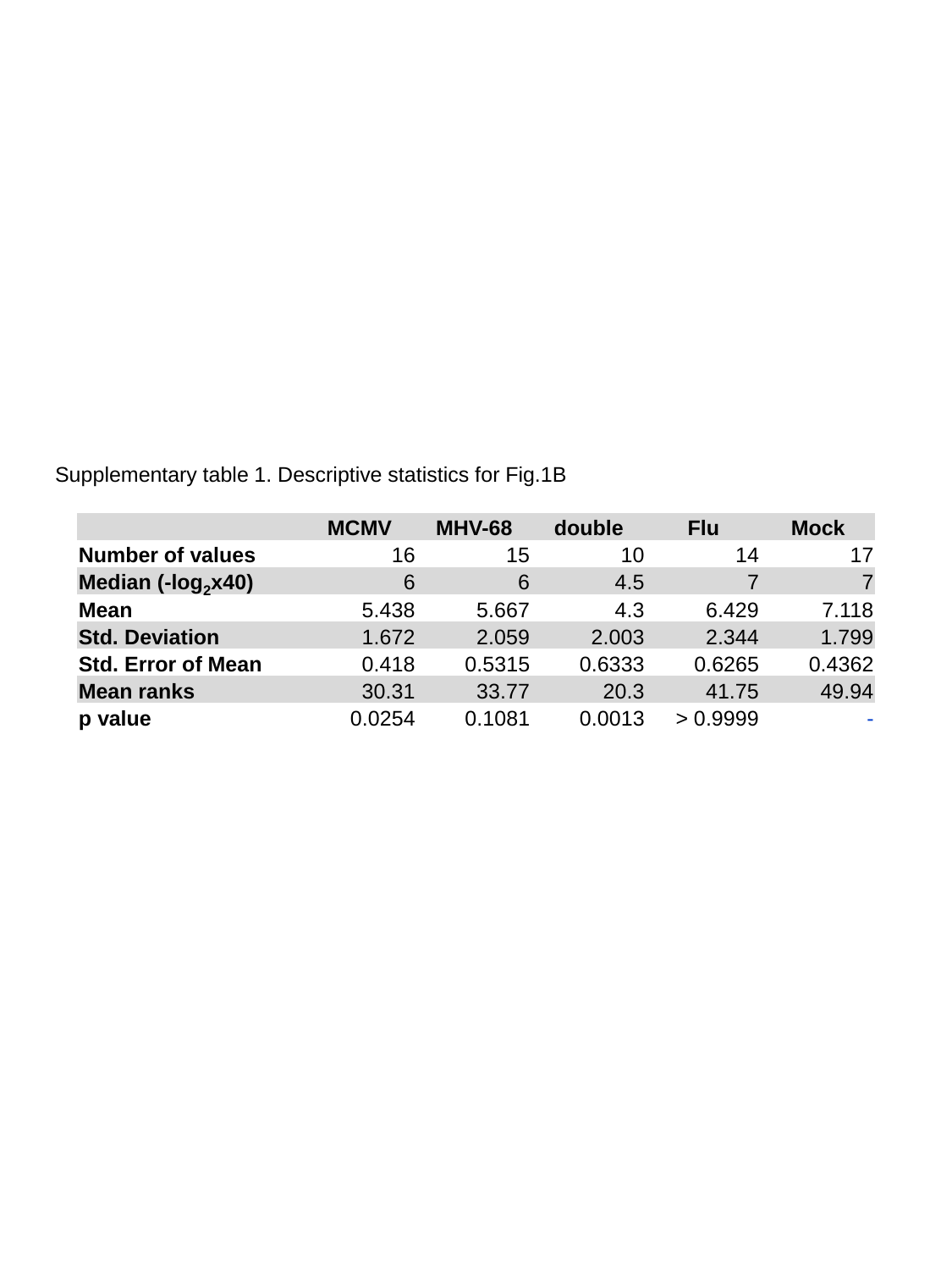Supplementary table 2. Descriptive statistics for Fig.1D

|                               | <b>MCMV</b> | <b>MHV-68</b> | <b>Double</b> | <b>Flu</b> | <b>Mock</b> |
|-------------------------------|-------------|---------------|---------------|------------|-------------|
| <b>Number of values</b>       | 10          | 10            | 10            | 9          | 10          |
| Median $(-\text{log}_2 x 40)$ | 5           | 6             |               | 6          |             |
| <b>Mean</b>                   | 5.4         | 5.5           | 5.6           | 6.222      | 6.9         |
| <b>Std. Deviation</b>         | 1.713       | 2.55          | 3.34          | 1.302      | 1.197       |
| <b>Std. Error of Mean</b>     | 0.5416      | 0.8062        | 1.056         | 0.4339     | 0.3786      |
| <b>Mean ranks</b>             | 19.8        | 22.8          | 25.7          | 25.39      | 31.35       |
| p value                       | 0.2659      | 0.6971        | > 0.9999      | > 0.9999   |             |